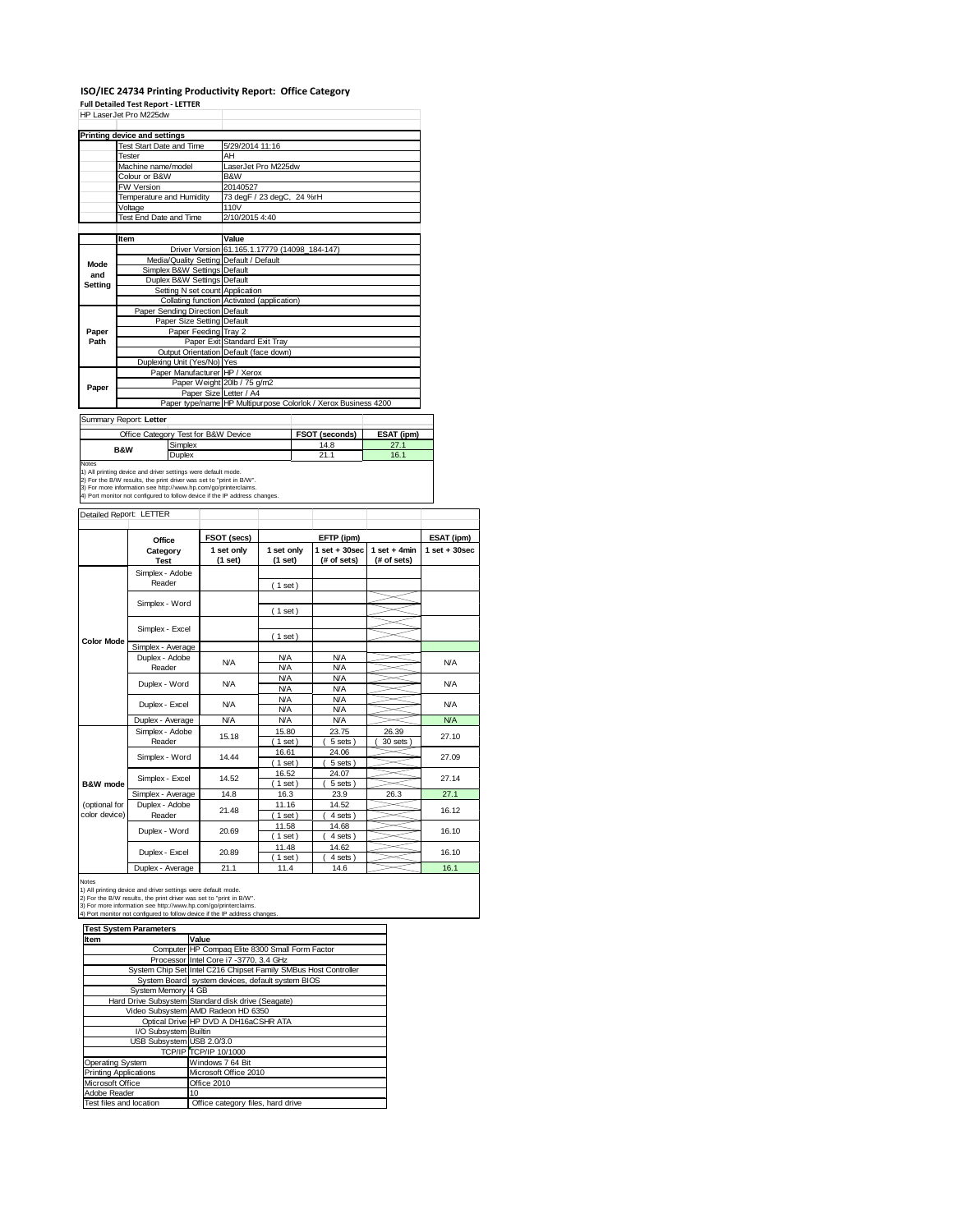#### **ISO/IEC 24734 Printing Productivity Report: Office Category**

|                     | Full Detailed Test Report - A4<br>HP LaserJet Pro M225dw                                                                                                                                                                                                                              |  |                                               |                          |            | ISO/IEC 24734 Printing Productivity Report: Office Category    |                                |                 |
|---------------------|---------------------------------------------------------------------------------------------------------------------------------------------------------------------------------------------------------------------------------------------------------------------------------------|--|-----------------------------------------------|--------------------------|------------|----------------------------------------------------------------|--------------------------------|-----------------|
|                     | <b>Printing device and settings</b>                                                                                                                                                                                                                                                   |  |                                               |                          |            |                                                                |                                |                 |
|                     | Test Start Date and Time                                                                                                                                                                                                                                                              |  |                                               | 5/29/2014 11:16          |            |                                                                |                                |                 |
|                     | Tester                                                                                                                                                                                                                                                                                |  | AΗ                                            |                          |            |                                                                |                                |                 |
|                     | Machine name/model                                                                                                                                                                                                                                                                    |  | LaserJet Pro M225dw                           |                          |            |                                                                |                                |                 |
|                     | Colour or B&W<br>FW Version                                                                                                                                                                                                                                                           |  | B&W<br>20140527                               |                          |            |                                                                |                                |                 |
|                     | Temperature and Humidity                                                                                                                                                                                                                                                              |  | 73 degF / 23 degC, 24 %rH                     |                          |            |                                                                |                                |                 |
|                     | Voltage                                                                                                                                                                                                                                                                               |  | 110V                                          |                          |            |                                                                |                                |                 |
|                     | Test End Date and Time                                                                                                                                                                                                                                                                |  | 2/10/2015 4:40                                |                          |            |                                                                |                                |                 |
|                     | Item                                                                                                                                                                                                                                                                                  |  | Value                                         |                          |            |                                                                |                                |                 |
|                     |                                                                                                                                                                                                                                                                                       |  | Driver Version 61.165.1.17779 (14098_184-147) |                          |            |                                                                |                                |                 |
| Mode                | Media/Quality Setting Default / Default                                                                                                                                                                                                                                               |  |                                               |                          |            |                                                                |                                |                 |
| and                 | Simplex B&W Settings Default<br>Duplex B&W Settings                                                                                                                                                                                                                                   |  | Default                                       |                          |            |                                                                |                                |                 |
| <b>Setting</b>      | Setting N set count Application                                                                                                                                                                                                                                                       |  |                                               |                          |            |                                                                |                                |                 |
|                     | Collating function Activated (application)                                                                                                                                                                                                                                            |  |                                               |                          |            |                                                                |                                |                 |
|                     | Paper Sending Direction Default                                                                                                                                                                                                                                                       |  |                                               |                          |            |                                                                |                                |                 |
| Paper               | Paper Size Setting<br>Paper Feeding Tray 2                                                                                                                                                                                                                                            |  | Default                                       |                          |            |                                                                |                                |                 |
| Path                |                                                                                                                                                                                                                                                                                       |  | Paper Exit Standard Exit Tray                 |                          |            |                                                                |                                |                 |
|                     | Output Orientation Default (face down)                                                                                                                                                                                                                                                |  |                                               |                          |            |                                                                |                                |                 |
|                     | Duplexing Unit (Yes/No) Yes<br>Paper Manufacturer HP / Xerox                                                                                                                                                                                                                          |  |                                               |                          |            |                                                                |                                |                 |
|                     |                                                                                                                                                                                                                                                                                       |  | Paper Weight 20lb / 75 g/m2                   |                          |            |                                                                |                                |                 |
| Paper               |                                                                                                                                                                                                                                                                                       |  | Paper Size Letter / A4                        |                          |            |                                                                |                                |                 |
|                     |                                                                                                                                                                                                                                                                                       |  |                                               |                          |            | Paper type/name HP Multipurpose Colorlok / Xerox Business 4200 |                                |                 |
| Summary Report: A4  |                                                                                                                                                                                                                                                                                       |  |                                               |                          |            |                                                                |                                |                 |
|                     | Office Category Test for B&W Device                                                                                                                                                                                                                                                   |  |                                               |                          |            | FSOT (seconds)                                                 | ESAT (ipm)                     |                 |
|                     | Simplex<br><b>B&amp;W</b>                                                                                                                                                                                                                                                             |  |                                               |                          |            | 15.2                                                           | 25.7                           |                 |
| Notes               | Duplex                                                                                                                                                                                                                                                                                |  |                                               |                          |            | 21.5                                                           | 15.6                           |                 |
|                     | 1) All printing device and driver settings were default mode.<br>2) For the B/W results, the print driver was set to "print in B/W".<br>3) For more information see http://www.hp.com/go/printerclaims.<br>4) Port monitor not configured to follow device if the IP address changes. |  |                                               |                          |            |                                                                |                                |                 |
| Detailed Report: A4 |                                                                                                                                                                                                                                                                                       |  |                                               |                          |            |                                                                |                                |                 |
|                     |                                                                                                                                                                                                                                                                                       |  |                                               |                          |            |                                                                |                                |                 |
|                     | Office                                                                                                                                                                                                                                                                                |  | FSOT (secs)                                   |                          | EFTP (ipm) |                                                                |                                | ESAT (ipm)      |
|                     | Category                                                                                                                                                                                                                                                                              |  | 1 set only<br>(1 set)                         | 1 set only<br>(1 set)    |            | $1$ set $+30$ sec<br>(# of sets)                               | $1 set + 4 min$<br>(# of sets) | $1$ set + 30sec |
|                     | Test<br>Simplex - Adobe                                                                                                                                                                                                                                                               |  |                                               |                          |            |                                                                |                                |                 |
|                     | Reader                                                                                                                                                                                                                                                                                |  |                                               | (1 set)                  |            |                                                                |                                |                 |
|                     |                                                                                                                                                                                                                                                                                       |  |                                               |                          |            |                                                                |                                |                 |
|                     | Simplex - Word                                                                                                                                                                                                                                                                        |  |                                               | (1 set)                  |            |                                                                |                                |                 |
|                     |                                                                                                                                                                                                                                                                                       |  |                                               |                          |            |                                                                |                                |                 |
| Colour<br>Mode      | Simplex - Excel                                                                                                                                                                                                                                                                       |  |                                               | (1 set)                  |            |                                                                |                                |                 |
|                     | Simplex - Average                                                                                                                                                                                                                                                                     |  |                                               |                          |            |                                                                |                                |                 |
|                     | Duplex - Adobe<br>Reader                                                                                                                                                                                                                                                              |  | N/A                                           | <b>N/A</b><br><b>N/A</b> |            | <b>N/A</b><br><b>N/A</b>                                       |                                | <b>N/A</b>      |
|                     |                                                                                                                                                                                                                                                                                       |  |                                               | <b>N/A</b>               |            | <b>N/A</b>                                                     |                                |                 |
|                     | Duplex - Word                                                                                                                                                                                                                                                                         |  | ΝA.                                           |                          |            |                                                                |                                | <b>N/A</b>      |
|                     |                                                                                                                                                                                                                                                                                       |  |                                               | <b>N/A</b>               |            | ΝA                                                             |                                |                 |
|                     | Duplex - Excel                                                                                                                                                                                                                                                                        |  | N/A                                           | <b>N/A</b>               |            | <b>N/A</b>                                                     |                                | <b>N/A</b>      |
|                     |                                                                                                                                                                                                                                                                                       |  |                                               | ΝA                       |            | <b>N/A</b>                                                     |                                |                 |
|                     | Duplex - Average<br>Simplex - Adobe                                                                                                                                                                                                                                                   |  | N/A                                           | <b>N/A</b><br>15.42      |            | <b>N/A</b><br>22.73                                            | 25.27                          | <b>N/A</b>      |
|                     | Reader                                                                                                                                                                                                                                                                                |  | 15.56                                         | $1$ set                  |            | 5 sets                                                         | 29 sets                        | 25.81           |
|                     |                                                                                                                                                                                                                                                                                       |  | 14.90                                         | 16.10                    |            | 22.99                                                          |                                | 25.71           |
|                     | Simplex - Word                                                                                                                                                                                                                                                                        |  |                                               | $1$ set)                 |            | 5 sets                                                         |                                |                 |
|                     | Simplex - Excel                                                                                                                                                                                                                                                                       |  | 14.95                                         | 16.04                    |            | 22.89                                                          |                                | 25.64           |
| <b>B&amp;W</b> mode | Simplex - Average                                                                                                                                                                                                                                                                     |  | 15.2                                          | (1 set)<br><u>15.8</u>   |            | 5 sets)<br>22.8                                                | 25.2                           | 25.7            |
| (optional for       | Duplex - Adobe                                                                                                                                                                                                                                                                        |  | 21.84                                         | 10.96                    |            | 14.16                                                          |                                | 15.70           |
| color device)       | Reader                                                                                                                                                                                                                                                                                |  |                                               | 1 set                    |            | 4 sets                                                         |                                |                 |
|                     | Duplex - Word                                                                                                                                                                                                                                                                         |  | 21.24                                         | 11.28<br>$1$ set         |            | 14.32                                                          |                                | 15.66           |
|                     |                                                                                                                                                                                                                                                                                       |  |                                               | 11.24                    |            | 4 sets<br><u>14.30</u>                                         |                                |                 |
|                     | Duplex - Excel                                                                                                                                                                                                                                                                        |  | 21.32                                         | 1 set                    |            | 4 sets                                                         |                                | 15.68           |
| Notes               | Duplex - Average                                                                                                                                                                                                                                                                      |  | 21.5                                          | 11.1                     |            | 14.2                                                           |                                | 15.6            |

| <b>Test System Parameters</b> |                                                                 |  |  |
|-------------------------------|-----------------------------------------------------------------|--|--|
| Item                          | Value                                                           |  |  |
|                               | Computer HP Compaq Elite 8300 Small Form Factor                 |  |  |
|                               | Processor Intel Core i7 -3770, 3.4 GHz                          |  |  |
|                               | System Chip Set Intel C216 Chipset Family SMBus Host Controller |  |  |
|                               | System Board system devices, default system BIOS                |  |  |
| System Memory 4 GB            |                                                                 |  |  |
|                               | Hard Drive Subsystem Standard disk drive (Seagate)              |  |  |
|                               | Video Subsystem AMD Radeon HD 6350                              |  |  |
|                               | Optical Drive HP DVD A DH16aCSHR ATA                            |  |  |
| I/O Subsystem Builtin         |                                                                 |  |  |
| USB Subsystem USB 2.0/3.0     |                                                                 |  |  |
|                               | TCP/IP TCP/IP 10/1000                                           |  |  |
| <b>Operating System</b>       | Windows 7 64 Bit                                                |  |  |
| <b>Printing Applications</b>  | Microsoft Office 2010                                           |  |  |
| Microsoft Office              | Office 2010                                                     |  |  |
| Adobe Reader                  | 10                                                              |  |  |
| Test files and location       | Office category files, hard drive                               |  |  |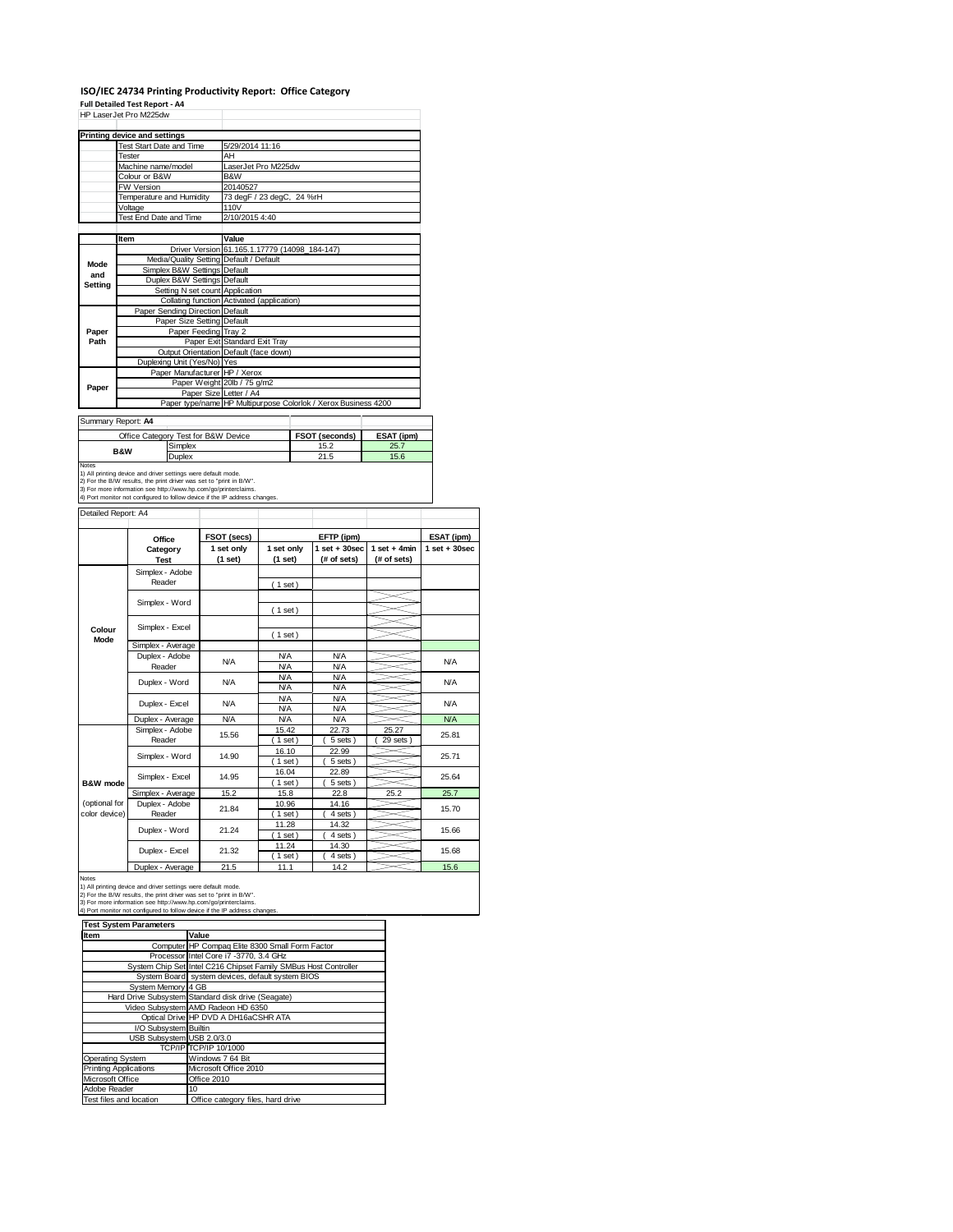### **ISO/IEC 29183 Copy Productivity Report Full Detailed Test Report ‐ LETTER**

|                        | HP LaserJet Pro M225dw                  |                                          |                             |                                                    |                                                                |  |
|------------------------|-----------------------------------------|------------------------------------------|-----------------------------|----------------------------------------------------|----------------------------------------------------------------|--|
|                        | <b>Machine Setup Information</b>        |                                          |                             |                                                    |                                                                |  |
|                        |                                         | Test Start Date and Time 6/18/2014 15:05 |                             |                                                    |                                                                |  |
|                        |                                         | <b>Tester</b> AH                         |                             |                                                    |                                                                |  |
|                        |                                         | Machine name/model LaserJet Pro M225dw   |                             |                                                    |                                                                |  |
|                        | Colour or B&W B&W                       |                                          |                             |                                                    |                                                                |  |
|                        |                                         | Configuration (options) Not Specified    |                             |                                                    |                                                                |  |
|                        |                                         |                                          |                             | Temperature and Humidity 73 degF / 23 degC, 39 %rH |                                                                |  |
|                        |                                         | Test End Date and Time: 4/13/2015 15:35  |                             |                                                    |                                                                |  |
|                        |                                         |                                          |                             |                                                    |                                                                |  |
|                        | Pre-set Item                            |                                          | <b>Pre-set Value</b>        |                                                    |                                                                |  |
|                        |                                         | Outout Resolution Default                |                             |                                                    |                                                                |  |
|                        | Output Quality Default                  |                                          |                             |                                                    |                                                                |  |
| Mode                   |                                         |                                          |                             | Copying Mode Colour for Colour and B&W for B&W     |                                                                |  |
|                        | Auto Density Adjustment Default         |                                          |                             |                                                    |                                                                |  |
|                        | Collating function Set in Control Panel |                                          |                             |                                                    |                                                                |  |
| Paper                  |                                         | Paper Sending Direction Default          |                             |                                                    |                                                                |  |
|                        | Paper Type Setting Default              |                                          |                             |                                                    |                                                                |  |
|                        |                                         | Paper Feeding Tray 2                     |                             |                                                    |                                                                |  |
| Paper<br>Path          | Paper Exit Default                      |                                          |                             |                                                    |                                                                |  |
|                        |                                         | Face Up Exit Default (face down)         |                             |                                                    |                                                                |  |
|                        |                                         | Fixing Capability Default                |                             |                                                    |                                                                |  |
| Temporary              |                                         | Image Quality Stability Default          |                             |                                                    |                                                                |  |
| Stop                   | Capacity of Paper Default               |                                          |                             |                                                    |                                                                |  |
|                        |                                         | Others None                              |                             |                                                    |                                                                |  |
|                        |                                         |                                          |                             |                                                    |                                                                |  |
|                        |                                         | Paper Manufacturer HP / Xerox            |                             |                                                    |                                                                |  |
| Paper                  |                                         |                                          | Paper Weight 20lb / 75 g/m2 |                                                    |                                                                |  |
|                        |                                         | Paper Size Letter / A4                   |                             |                                                    |                                                                |  |
|                        |                                         |                                          |                             |                                                    | Paper type/name HP Multipurpose Colorlok / Xerox Business 4200 |  |
| Summary Report: Letter |                                         |                                          |                             |                                                    |                                                                |  |
|                        |                                         |                                          |                             |                                                    |                                                                |  |
|                        |                                         | <b>sFCOT</b>                             |                             | sESAT (ipm)                                        |                                                                |  |
| <b>B&amp;W</b><br>10.3 |                                         |                                          | 26.8                        |                                                    |                                                                |  |

| Detailed Report: LETTER |         |              |       |                                                                                                            |                                                                                                                            |             |       |
|-------------------------|---------|--------------|-------|------------------------------------------------------------------------------------------------------------|----------------------------------------------------------------------------------------------------------------------------|-------------|-------|
|                         | Target  | sFCOT (secs) |       | sEFTP (ipm)                                                                                                |                                                                                                                            | sESAT (ipm) |       |
|                         |         |              | 1copy | 1copy+30sec                                                                                                | 1copy+4minutes                                                                                                             |             |       |
|                         | Α       | 10.19        | 5.87  | 21.68                                                                                                      | 26.12                                                                                                                      | 26.86       |       |
|                         |         |              |       | 15 sets                                                                                                    | 99 sets                                                                                                                    |             |       |
|                         | B       |              | 10.19 | 5.87                                                                                                       | 21.72                                                                                                                      |             | 26.92 |
|                         |         |              |       | 15 sets                                                                                                    |                                                                                                                            |             |       |
| <b>B&amp;W</b>          | C       | 10.22        | 5.86  | 21.62                                                                                                      |                                                                                                                            | 26.76       |       |
|                         |         |              |       | 15 sets                                                                                                    |                                                                                                                            |             |       |
|                         | D       | 10.24        | 5.85  | 21.60                                                                                                      |                                                                                                                            | 26.71       |       |
|                         |         |              |       | 15 sets                                                                                                    |                                                                                                                            |             |       |
|                         | Average | 10.3         | 5.8   | 21.6                                                                                                       | 26.1                                                                                                                       | 26.8        |       |
|                         |         |              |       | http://www.hp.com/go/printerclaims. Exact speed varies depending on the system configuration and document. | First Copy Out and Copy Speed measured using ISO/IEC 29183, excludes first set of test documents. For more information see |             |       |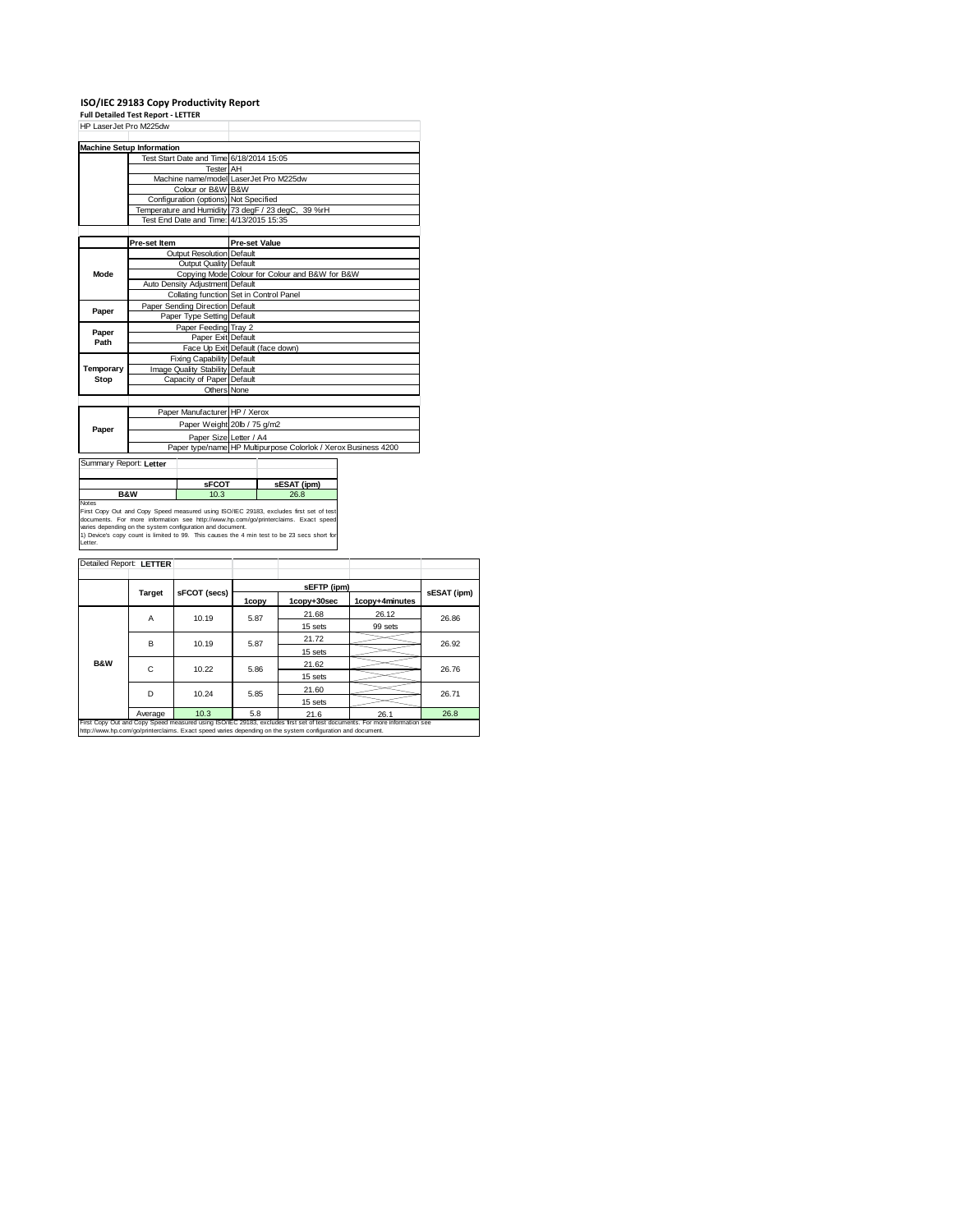### **ISO/IEC 29183 Copy Productivity Report Full Detailed Test Report ‐ A4**

| HP LaserJet Pro M225dw |                                          |                                                                |  |  |  |
|------------------------|------------------------------------------|----------------------------------------------------------------|--|--|--|
|                        | <b>Machine Setup Information</b>         |                                                                |  |  |  |
|                        | Test Start Date and Time 6/18/2014 15:05 |                                                                |  |  |  |
|                        | Tester AH                                |                                                                |  |  |  |
|                        |                                          | Machine name/model LaserJet Pro M225dw                         |  |  |  |
|                        | Colour or B&W B&W                        |                                                                |  |  |  |
|                        | Configuration (options) Not Specified    |                                                                |  |  |  |
|                        |                                          | Temperature and Humidity 73 degF / 23 degC, 39 %rH             |  |  |  |
|                        | Test End Date and Time: 4/13/2015 15:35  |                                                                |  |  |  |
|                        |                                          |                                                                |  |  |  |
|                        | Pre-set Item                             | <b>Pre-set Value</b>                                           |  |  |  |
|                        | Output Resolution Default                |                                                                |  |  |  |
|                        | Output Quality Default                   |                                                                |  |  |  |
| Mode                   |                                          | Copying Mode Colour for Colour and B&W for B&W                 |  |  |  |
|                        | Auto Density Adjustment Default          |                                                                |  |  |  |
|                        |                                          | Collating function Set in Control Panel                        |  |  |  |
| Paper                  | Paper Sending Direction Default          |                                                                |  |  |  |
|                        | Paper Type Setting Default               |                                                                |  |  |  |
| Paper                  | Paper Feeding Tray 2                     |                                                                |  |  |  |
| Path                   | Paper Exit Default                       |                                                                |  |  |  |
|                        |                                          | Face Up Exit Default (face down)                               |  |  |  |
|                        | Fixing Capability Default                |                                                                |  |  |  |
| Temporary              | Image Quality Stability Default          |                                                                |  |  |  |
| Stop                   | Capacity of Paper Default                |                                                                |  |  |  |
|                        | Others None                              |                                                                |  |  |  |
|                        |                                          |                                                                |  |  |  |
|                        | Paper Manufacturer HP / Xerox            |                                                                |  |  |  |
|                        |                                          | Paper Weight 20lb / 75 g/m2                                    |  |  |  |
| Paper                  | Paper Size Letter / A4                   |                                                                |  |  |  |
|                        |                                          | Paper type/name HP Multipurpose Colorlok / Xerox Business 4200 |  |  |  |
|                        |                                          |                                                                |  |  |  |
| Summary Report: A4     |                                          |                                                                |  |  |  |
|                        |                                          |                                                                |  |  |  |



| Detailed Report: A4 |                                                                                                                                                                                                                                          |              |       |             |                |             |  |
|---------------------|------------------------------------------------------------------------------------------------------------------------------------------------------------------------------------------------------------------------------------------|--------------|-------|-------------|----------------|-------------|--|
|                     |                                                                                                                                                                                                                                          |              |       | sEFTP (ipm) |                |             |  |
|                     | Target                                                                                                                                                                                                                                   | sFCOT (secs) | 1copy | 1copy+30sec | 1copy+4minutes | sESAT (ipm) |  |
|                     | Α                                                                                                                                                                                                                                        | 10.50        | 5.71  | 20.52       | 25.02          | 25.62       |  |
|                     |                                                                                                                                                                                                                                          |              |       | 14 sets     | 99 sets        |             |  |
|                     | в                                                                                                                                                                                                                                        | 10.47        | 5.72  | 20.52       |                | 25.63       |  |
|                     |                                                                                                                                                                                                                                          |              |       | 14 sets     |                |             |  |
| <b>B&amp;W</b>      | C                                                                                                                                                                                                                                        | 10.51        | 5.70  | 20.52       |                | 25.62       |  |
|                     |                                                                                                                                                                                                                                          |              |       | 14 sets     |                |             |  |
|                     | D                                                                                                                                                                                                                                        | 10.48        | 5.71  | 20.56       |                | 25.70       |  |
|                     |                                                                                                                                                                                                                                          |              |       | 14 sets     |                |             |  |
|                     | Average                                                                                                                                                                                                                                  | 10.5         | 5.7   | 20.5        | 25.0           | 25.6        |  |
|                     | First Copy Out and Copy Speed measured using ISO/IEC 29183, excludes first set of test documents. For more information see<br>http://www.hp.com/go/printerclaims. Exact speed varies depending on the system configuration and document. |              |       |             |                |             |  |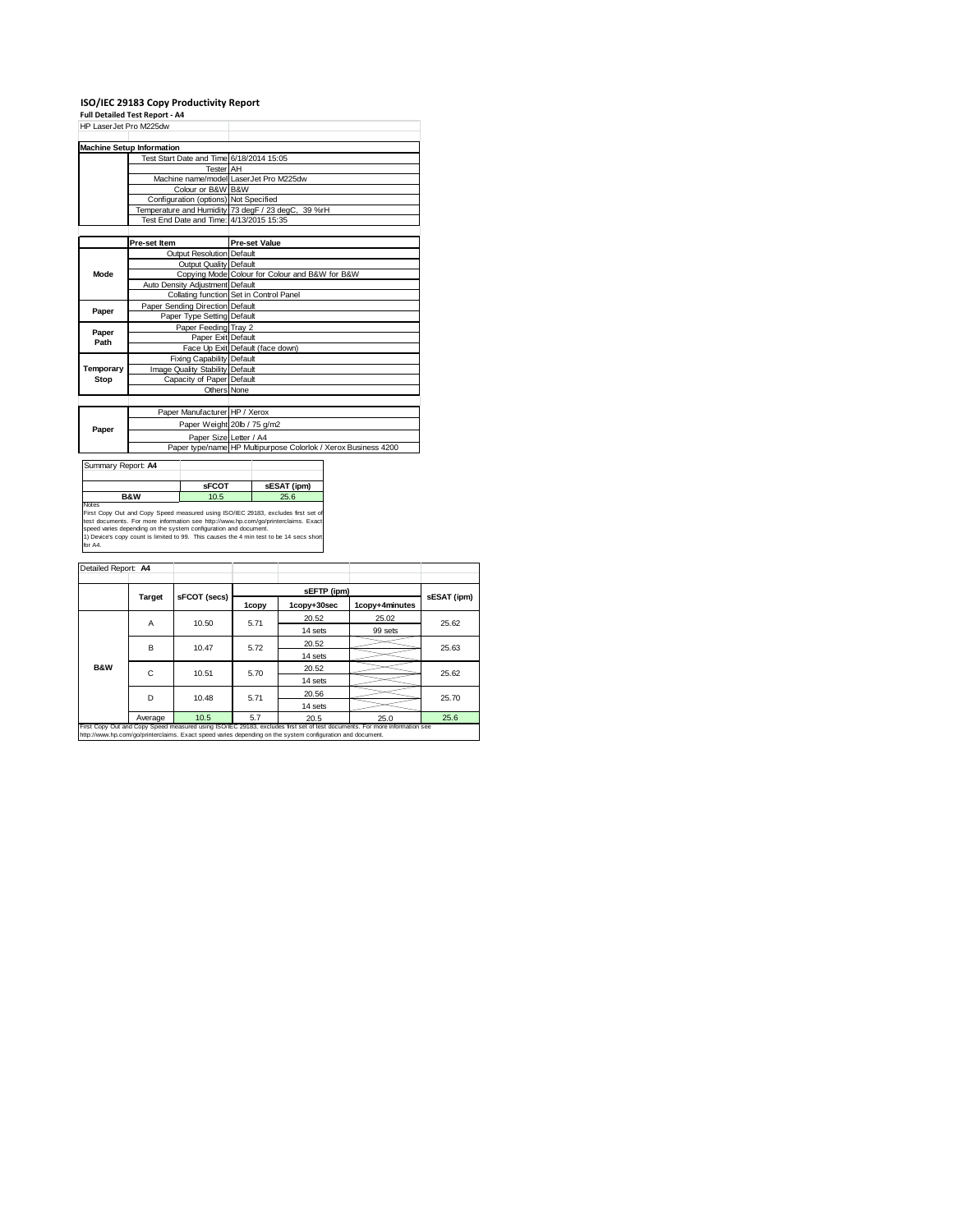# **ISO/IEC 24735 Copy Productivity Report Full Detailed Test Report ‐ LETTER HP LaserJet Pro M225dw**

| <b>Machine Setup Information</b>        |                                                                |
|-----------------------------------------|----------------------------------------------------------------|
| Test Start Date and Time 6/2/2014 18:11 |                                                                |
| <b>Tester</b> AH                        |                                                                |
|                                         | Machine name/model LaserJet Pro M225dw                         |
| Colour or B&W B&W                       |                                                                |
| Configuration (options) Not Specified   |                                                                |
|                                         | Temperature and Humidity 74 degF / 23 degC, 28 %rH             |
| Test End Date and Time: 4/13/2015 13:51 |                                                                |
|                                         |                                                                |
| Pre-set Item                            | <b>Pre-set Value</b>                                           |
| Output Resolution Default               |                                                                |
| Output Quality Default                  |                                                                |
| Copying Mode Default                    |                                                                |
| Auto Density Adjustment Default         |                                                                |
|                                         | Collating function Activated (application)                     |
| Paper Sending Direction Default         |                                                                |
| Paper Type Setting Default              |                                                                |
|                                         | Paper Feeding Standard cassette                                |
|                                         | Paper Exit Standard exit tray                                  |
| Face Up Exit Default                    |                                                                |
| Fixing Capability Default               |                                                                |
| Image Quality Stability Default         |                                                                |
| Capacity of Paper Default               |                                                                |
|                                         | Others Default                                                 |
|                                         |                                                                |
| Paper Manufacturer HP / Xerox           |                                                                |
|                                         | Paper Weight 20lb / 75 g/m2                                    |
| Paper Size Letter / A4                  |                                                                |
|                                         | Paper type/name HP Multipurpose Colorlok / Xerox Business 4200 |
|                                         | ISO/IEC 24735 Copy Productivity Report                         |

|                         | <b>ISO/IEC 24733 COPY FIGURERIVILY REPORT</b> |             |            |                 |                  |                 |
|-------------------------|-----------------------------------------------|-------------|------------|-----------------|------------------|-----------------|
| Detailed Report: LETTER |                                               |             |            |                 |                  |                 |
|                         |                                               | FSOT (secs) |            | EFTP (ipm)      |                  | ESAT (ipm)      |
|                         | <b>Copying Mode</b>                           | 1 set only  | 1 set only | $1$ set + 30sec | $1$ set + 4min   | $1$ set + 30sec |
|                         | 1:1                                           |             | (1 set)    |                 |                  |                 |
| <b>Color Mode</b>       | 1:2                                           |             | (1 set)    |                 |                  |                 |
|                         | 2:2                                           |             | (1 set)    |                 |                  |                 |
|                         | 1:1                                           | 27.97       | 8.57       | 18.79<br>5 sets | 25.17<br>29 sets | 26.72           |
| B&W mode                | 1:2                                           | 29.51       | 8.11       | 12.94<br>4 sets |                  | 16.12           |
|                         | 2:2                                           | <b>N/A</b>  |            |                 |                  | <b>N/A</b>      |

Notes Reports located: http://www.hp.com/go/printerclaims